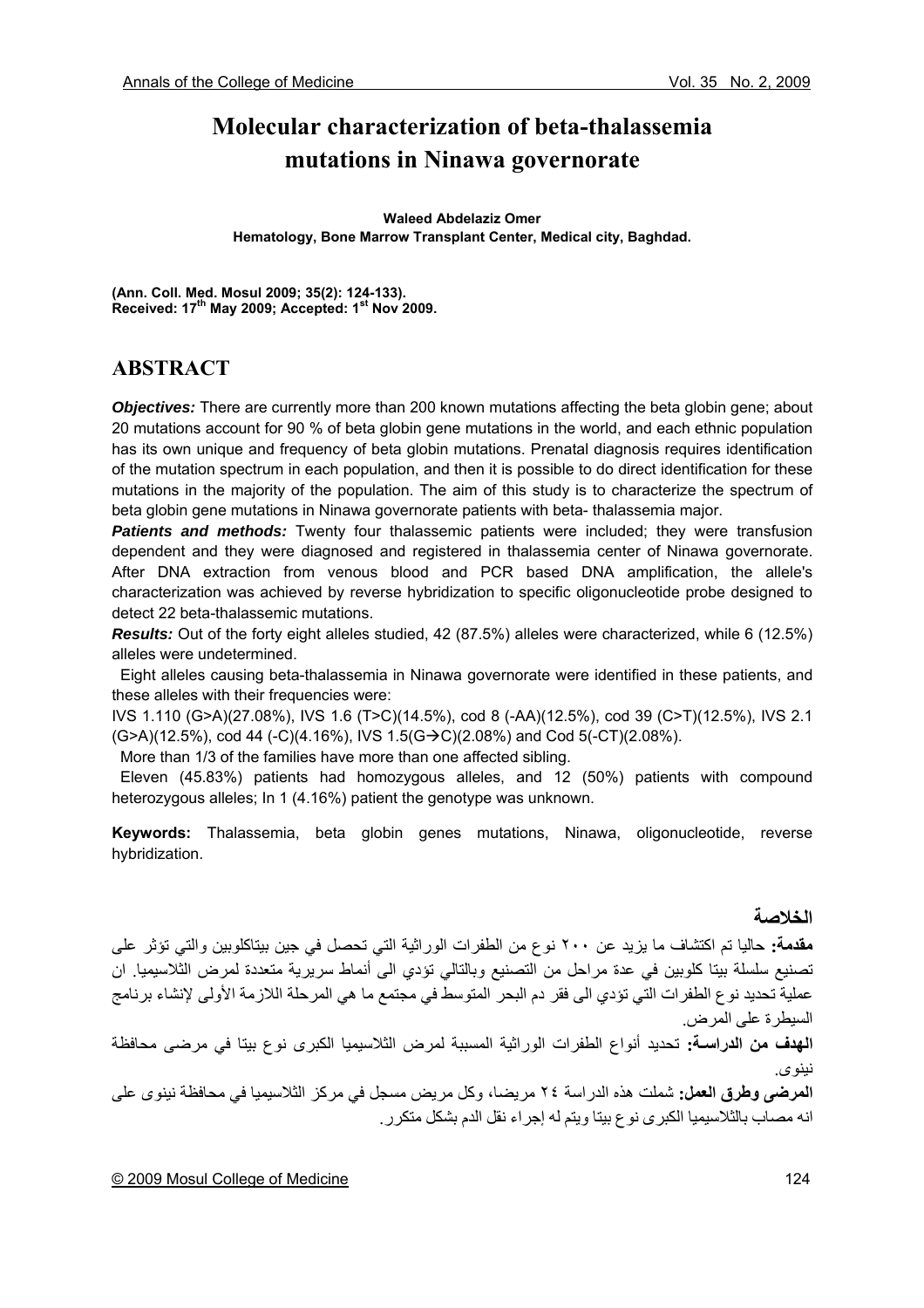بعد استخلاص الحامض النووي (الدنا) من الدم الوريدي للمريض، تم إجراء تفاعل البلمره المتسلسل للحامض النووي (الدنا)، وبعد ذلك تم تحديد نوع الطفرة في الحامض النووي بطريقة التهجين العكسي مع مسبارات خاصة مكونة من عدد من القواعد النتروجينية مخصصة للكشف عن ٢٢ طفرة مسببة للثلاسيميا نوع بيتا. **النتائج:** من مجموع ٤٨ اليل مسبب للثلاسيميا ، تم تحديد ٤٢ الليل (%٨٧,٥) وبقي ٦ الّيل (%١٢,٥) لم يتم تحديدها. تم تحديد ٨ أنواع من الطفرات في مرضى محافظة نينوي، و هي مع نسبة تواجدها كما يلي : IVS 1.110 (G>A)(27.08%), IVS 1.6 (T>C)(14.5%), cod 8 (-AA)(12.5%), cod 39  $(C>T)(12.5\%)$ , IVS 2.1  $(G>A)(12.5\%)$ , cod 44  $(-C)(4.16\%)$ , IVS  $1.5(G\rightarrow C)(2.08\%)$  and Cod  $5 (-CT)(2.08\%)$ .

العوائل التي أنجبت مريضا واحدا شكلت (٥ - ٢٢%) بينما العوائل التي أنجبت أكثر من مريض شكلت (٥ - ٣٧%). أحد عشر (٨٣ ه٤%) مريضا كانوا يحملون اليلات متجانسة واثنا عشر (٥٠%) مريضا كانوا يحملون اليلات غير متجانسة بينما في مريض واحد (١٦ ٦%) لم يتم التعرف على تر كبيته الجينية.

**مفاتيح الكلمات:** ثلاسيميا، فقر دم البحر المتوسط، طفرات جين بيتا آلوبين، نينوى .

halassemias are a heterogeneous group Thalassemias are a heterogeneous group<br>of genetic disorders of hemoglobin synthesis, all of which result from a reduced rate of production of one or more of the globin chains of hemoglobin  $(1)$ . It is the world's most common monogenic disorder <sup>(2,3)</sup>.

 Most individuals who are homozygous or compound heterozygous for beta thalassemia have thalassemia major, a severe, life threatening anemia that requires regular blood transfusion for survival. Some patients, however, are less severely affected with a milder non-transfusion dependent disorder referred to as thalassemia intermedia  $(3, 4)$ .

 Since the treatment of thalassemia major is still unsatisfactory and costly and the disease is ultimately fatal, prenatal diagnosis has become an important option for couples at risk of producing an affected fetus.

 Genetic counseling, population screening, prenatal diagnosis and the option of termination of affected pregnancies remain the mainstay strategy in the control of beta thalassemia major. Many studies have confirmed and shown the benefits of a thalassemia prevention program  $(3,5,6)$ .

 There are currently more than 200 known mutations in the beta globin gene; about 20 mutations account for 90 % of beta globin gene mutations in the world and each ethnic population has its own unique and frequency of beta globin mutations. Prenatal diagnosis requires identification of the mutation spectrum in each population, then it is possible to do

direct identification for these mutations in the majority of the population using monoplex and multiplex amplification refractory mutation system (ARMS) or dot blotting  $(7-9)$ .

 Characterization of beta thalassemia mutations have been carried out in countries around Iraq ; in Saudi Arabia<sup>(10)</sup>, in Syria<sup>(11)</sup>, in Jordan<sup>(12)</sup>, in Kuwait<sup>(13)</sup>, in Turkey<sup>(14)</sup>, and in  $\text{Iran}^{(15)}$ 

 In Iraq a limited study has been carried out in Dohuk governorate region <sup>(16)</sup>.

 The aim of this study is to characterize the spectrum of beta globin gene mutations in Ninawa governorate patients with betathalassemia major who are registered in thalassemia center, using PCR - based DNA diagnostic techniques.

#### **Patients and methods**

This study was conducted during the period: from Faberuary 2007 to December 2007.

#### **Patients**

Twenty four thalassemic patients were included in this study, and they were randomly selected and according to the following criteria: The patients were diagnosed and registered as thalassemia major in Thalassemia Center in Ibn Al-Atheer Hospital in Ninawa Governorate. The diagnosis in the Thalassemia Center depends on clinical presentation, blood counting parameters (Hb, PCV and MCH), findings in blood film stained by Leishman stain and Hb electrophoresis.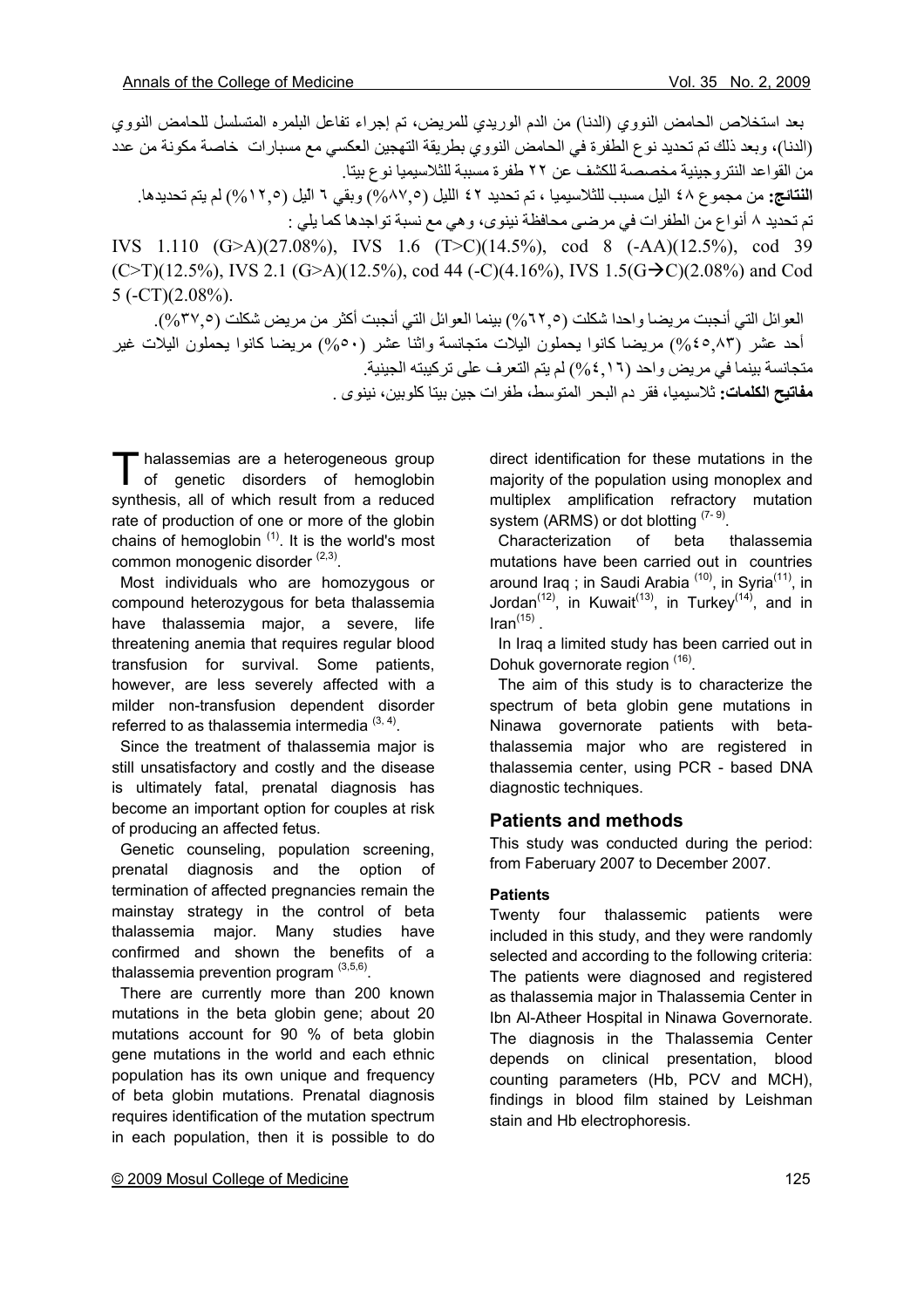The patient has history of one blood transfusion or more per month for at least two months. A case sheet for each patient, including: name, sex, date of birth, age of presentation ….. etc had been prepared.

### **Methods**

For each patient two ml of venous blood was withdrawn from a vein in the antecubital fossa and was put in a 2.5 ml EDTA tube (AFMA-Dispo-Jordan) and subjected to the following investigations:

- 1. DNA extraction: carried out in the Laboratory of Bone Marrow Transplant center in Children Welfare Teaching Hospital, of Medical City, Baghdad-Iraq, using Wizard Genomic Purification Kit (Promega Corporation-USA), according to the method described by the manufacturer (17).
- 2. DNA amplification and mutation identification: carried out in Italy by Dott. Marcello Morgutti (Servizio di Genetica, IRCCS "Burlo Garofolo", via dell 'Istria 65/1, 34100 TRIESTE, Tel.:0403785424, Fax: 0403785540, e-mail: morgutti@ burlo.trieste.it) using β-Globin StripAssay<sup>™</sup> kit (ViennaLab Labordiagnostika GmbH-Austria- e-mail: info@viennalab.co.at) which intended for the identification of β-globin gene mutations based on polymerase chain reaction (PCR) followed by reverse hybridization to specific wild and mutant oligoprobes designed to detect 22 β– thalassemia mutations (ViennaLab Labordiagnostika GmbH) .

 The assay cover 22 beta globin mutations as following:  $-87$ (C $\rightarrow$ G),  $-30$ (T $\rightarrow$ A), Codon 5(-CT), hemoglobin C (HbC), Hemoglobin S (HbS), Codon 5(-A), Codon 8(-AA), Codon  $8/9(+G)$ , Codon 22(7bp del), Codon 30( $G\rightarrow C$ ), IVS 1.1(G $\rightarrow$ A), IVS 1.2(T $\rightarrow$ A), IVS 1.5(G $\rightarrow$ C), IVS1.6  $(T\rightarrow C)$ , IVS 1.110(G $\rightarrow$ A), IVS 1.116( $T\rightarrow G$ ), IVS 1-25(25bp del), Codon 36/37(-T), Codon 39( $C \rightarrow T$ ), Codon 44(-C), IVS 2.1(G $\rightarrow$ A), IVS 2.745(C $\rightarrow$ G)

(ViennaLab Labordiagnostika GmbH)

#### **Statistical analysis**

Data analysis had been made by the use of statistical package (Epi-info version 6). The data was presented by frequency distribution, and means and standard deviation (SD) were made for selected variables.

### **Results**

Twenty four patients with 48 alleles from 24 unrelated families resident in Ninawa governorate were studied (table 1). Twenty three patients were of Arabic origin for father and mother, while one patient (no.18) was of Kurd origin for father and mother.

 The following criteria were considered in addition to the characterization of the alleles:

- 1. Sex: 8/24(33.3 %) patients were males and 16/24(66.6%) were females.
- 2. Age: the mean of age was 9.58 years (SD+/- 4.79) with range of 1-19 years.
- 3. Other affected siblings: 15/24 (62.5%) families have only one affected individual while 9/24(37.5%) families have more than one affected individual.
- 4. Location: 12/24( 50% ) patients were from Mosul (center of Ninawa) and 12/24( 50% ) patients were from the towns outside the center (Mosul) and as following: 4 patients from Tal-afar , 2 patients from Badosh and 1 patient from each of the towns : Bartalah, Baashika, Rabeaa, Kaiarah, Al-Hamdaniah and Alkosh (table 1).
- 5. Genotype: 11/24 (45.83%) of patients have homozygous alleles and 12/24 (50%) patients with compound heterozygous alleles (c.heterozygous) In 1/24 (4.16%) the genotype was unknown.
- 6. Characterization of the alleles: 42/48 (87.5%) of the alleles were characterized, while 6/48 (12.5%) of alleles were not determined.
- 7. Types of mutations: 8 types of mutations were determined, and these are: IVS 1.110 (G>A), IVS 1.6 (T>C), cod 8 (-AA), cod 39 (C>T), IVS 2.1 (G>A), cod 44 (-C), IVS  $1.5(G \rightarrow C)$  and Cod  $5(-CT)$ .
- 8. Frequency of the mutations (table 2):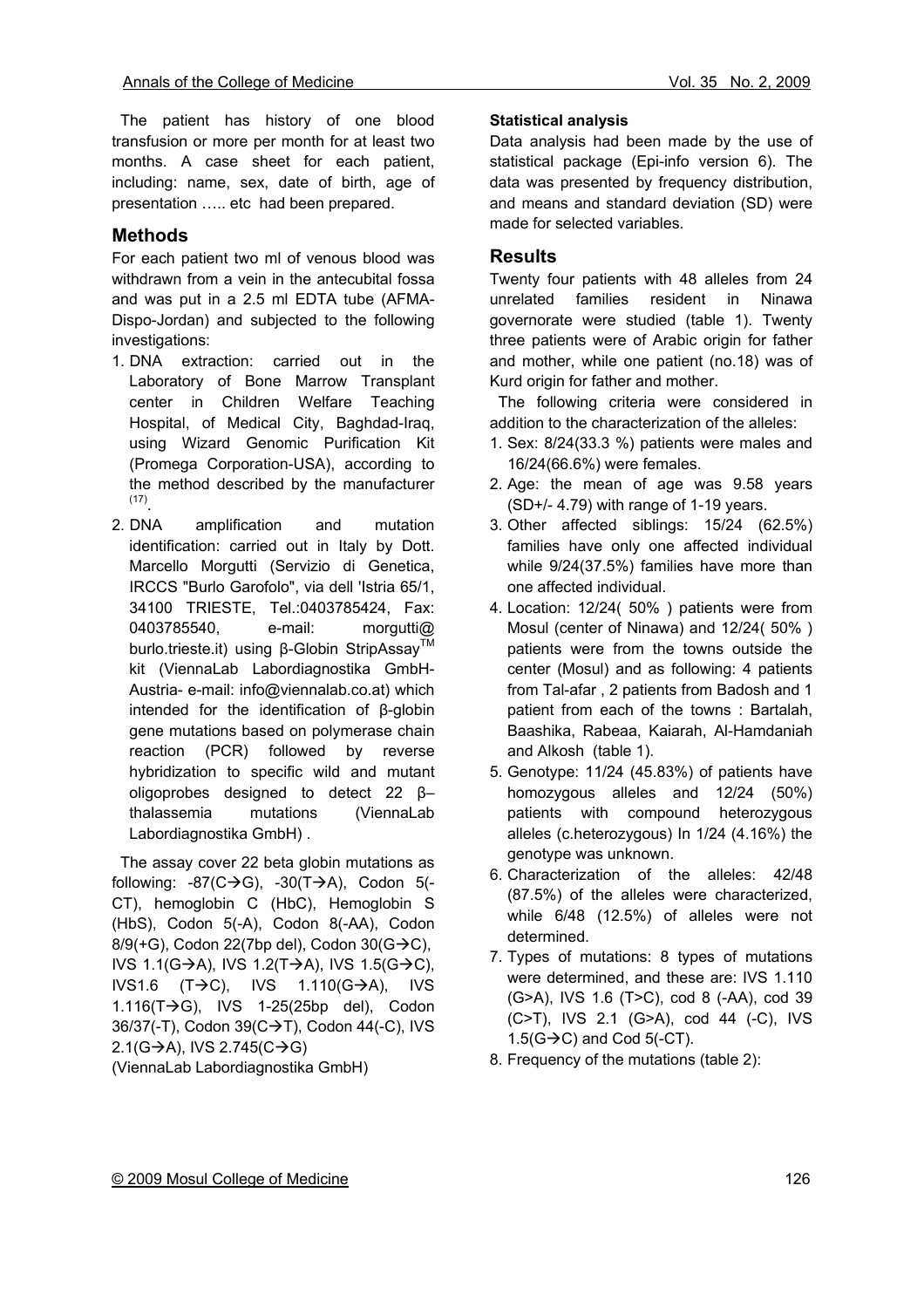- IVS 1.110 (G>A) constitutes 27.08% (13/48) of alleles, and 76.92% (10/13) of these alleles present in homozygous state, that is in 5 patients, while 23.07% (3/13) of the alleles present in c. heterozygous state, that is in 3 patients.

- IVS 1.6 (T>C) constitutes 14.5% (7/48) of alleles, and 28.57% (2/7) of these alleles present in homozygous state, that is in one patient, while 71.42% (5/7) of these alleles present in c. heterozygous state, that is in 5 patients.

-cod 8 (-AA) constitutes 12.5%(6/48) of alleles, and 33.33% (2/6) of these alleles present in homozygous state, that is in one patient, while 66.66% (4/6) of these alleles present in c. heterozygous state, that is in 4 patients.

- cod 39 (C>T) constitutes. 12.5% (6/48) of alleles, and 66.66% (4/6) of these alleles present in homozygous state, that is in 2 patients, while 33.33% (2/6) of the alleles

present in c. heterozygous state, that is in 2 patients.

- IVS 2.1 (G>A) constitutes 12.5% (6/48) of alleles, and 66.66% (4/6) of these alleles present in homozygous state, that is in 2 patients, while 33.33% (2/6) of the alleles present in c. heterozygous state, that is in 2 patients.

- cod 44 (-C) constitutes 4.16% (2/48) of alleles, and 100% present in c. heterozygous state, that is in two patients.

- IVS 1.5 (G $\rightarrow$ C) constitutes 2.08% (1/48) of alleles, and it presents in one patient as c. heterozygous state.

- Cod 5 (-CT) constitutes 2.08% (1/48) of alleles, and it presents in one patient as c. heterozygous state.

- undetermined alleles constitute 12.5 %(6/48) of alleles, 2 alleles in one patient and four alleles distribute in 4 patients, each with a determined allele.

Table (1): Results of thalassemia patients from Ninawa.

| Code<br>no.    | Allele no. 1          | Allele no. 2          | Sex                                             | Age<br>year                    | Other<br>Affe.           | Locus           |
|----------------|-----------------------|-----------------------|-------------------------------------------------|--------------------------------|--------------------------|-----------------|
| $\mathbf{1}$   | IVS 1.110 (G>A)       | IVS 1.110 (G>A)       | М<br>15<br>$\overline{\phantom{a}}$             |                                |                          | Mosul           |
| $\overline{2}$ | IVS 1.110 (G>A)       | IVS 1.110 (G>A)       | F<br>5<br>$\blacksquare$                        |                                | Rabeaa                   |                 |
| 3              | IVS 1.110 (G>A)       | IVS 1.110 (G>A)       | M                                               | 17<br>$\overline{\phantom{a}}$ |                          | Mosul           |
| $\overline{4}$ | IVS 1.110 (G>A)       | IVS 1.110 (G>A)       | F                                               | 15                             | $\mathbf{1}$             | Mosul           |
| 5              | IVS 1.110 (G>A)       | IVS 1.110 (G>A)       | F                                               | 12                             | $\overline{\phantom{m}}$ | Mosul           |
| 6              | $\text{cod } 8$ (-AA) | $\text{cod } 8$ (-AA) | F                                               | 6                              | $\overline{\phantom{m}}$ | Mosul           |
| $\overline{7}$ | IVS 1.6 (T>C)         | IVS 1.6 (T>C)         | F                                               | 8                              | $\mathbf{1}$             | Tal-afar        |
| 8              | cod 39 (C>T)          | cod 39 (C>T)          | F                                               | 13                             | $\overline{a}$           | Mosul           |
| 9              | cod 39 (C>T)          | cod 39 (C>T)          | F<br>$\mathbf{1}$<br>$\overline{a}$             |                                | Tal-afar                 |                 |
| 10             | IVS 2.1 (G>A)         | IVS 2.1 (G>A)         | 6<br>M<br>$\overline{\phantom{0}}$              |                                | Al-Hamdaniah             |                 |
| 11             | IVS 2.1 (G>A)         | IVS 2.1 (G>A)         | M                                               | $\overline{7}$                 | $\overline{\phantom{a}}$ | Mosul           |
| 12             | cod 8 (-AA)           | IVS 1.6 (T>C)         | F                                               | 5                              | $\mathbf{1}$             | Alkosh          |
| 13             | $\text{cod } 8$ (-AA) | IVS 1.6 (T>C)         | М                                               | 8                              | 3                        | Kaiarah         |
| 14             | $cod 5 (-CT)$         | IVS 1.6 (T>C)         | F                                               | 9                              | $\overline{\phantom{a}}$ | Badosh          |
| 15             | cod 8 (-AA)           | IVS 1.110 (G>A)       | M                                               | 11                             | 2                        | Mosul           |
| 16             | IVS 1.110 (G>A)       | IVS 2.1 (G>A)         | F<br>$\overline{2}$<br>$\overline{\phantom{a}}$ |                                | Tal-afar                 |                 |
| 17             | IVS 1.6 (T>C)         | cod 44 (-C)           | F<br>13<br>$\overline{\phantom{a}}$             |                                | Tal-afar                 |                 |
| $18*$          | IVS 1.5 (G>C)         | IVS 2.1 (G>A)         | 6<br>M<br>$\overline{\phantom{a}}$              |                                | Baashika                 |                 |
| 19             | $\text{cod } 8$ (-AA) | cod 39 (C>T)          | 13<br>1<br>M                                    |                                |                          | Mosul           |
| 20             | $cod 44 (-C)$         | not determined        | M                                               | 15                             | 3                        | Mosul           |
| 21             | IVS 1.6 (T>C)         | not determined        | M                                               | 19                             | $\mathbf{1}$             | Mosul           |
| 22             | IVS 1.110 (G>A)       | not determined        | F                                               | 6                              | $\overline{\phantom{m}}$ | Mosul           |
| 23             | cod 39 (C>T)          | not determined        | F                                               | 12                             | $\mathbf{1}$             | <b>Bartalah</b> |
| 24             | not determined        | not determined        | F                                               | 6                              | $\overline{\phantom{a}}$ | Badosh          |

\*patient of Kurd origin, M: Male, F: Female, other affe.: other affected individual in the family

#### © 2009 Mosul College of Medicine 127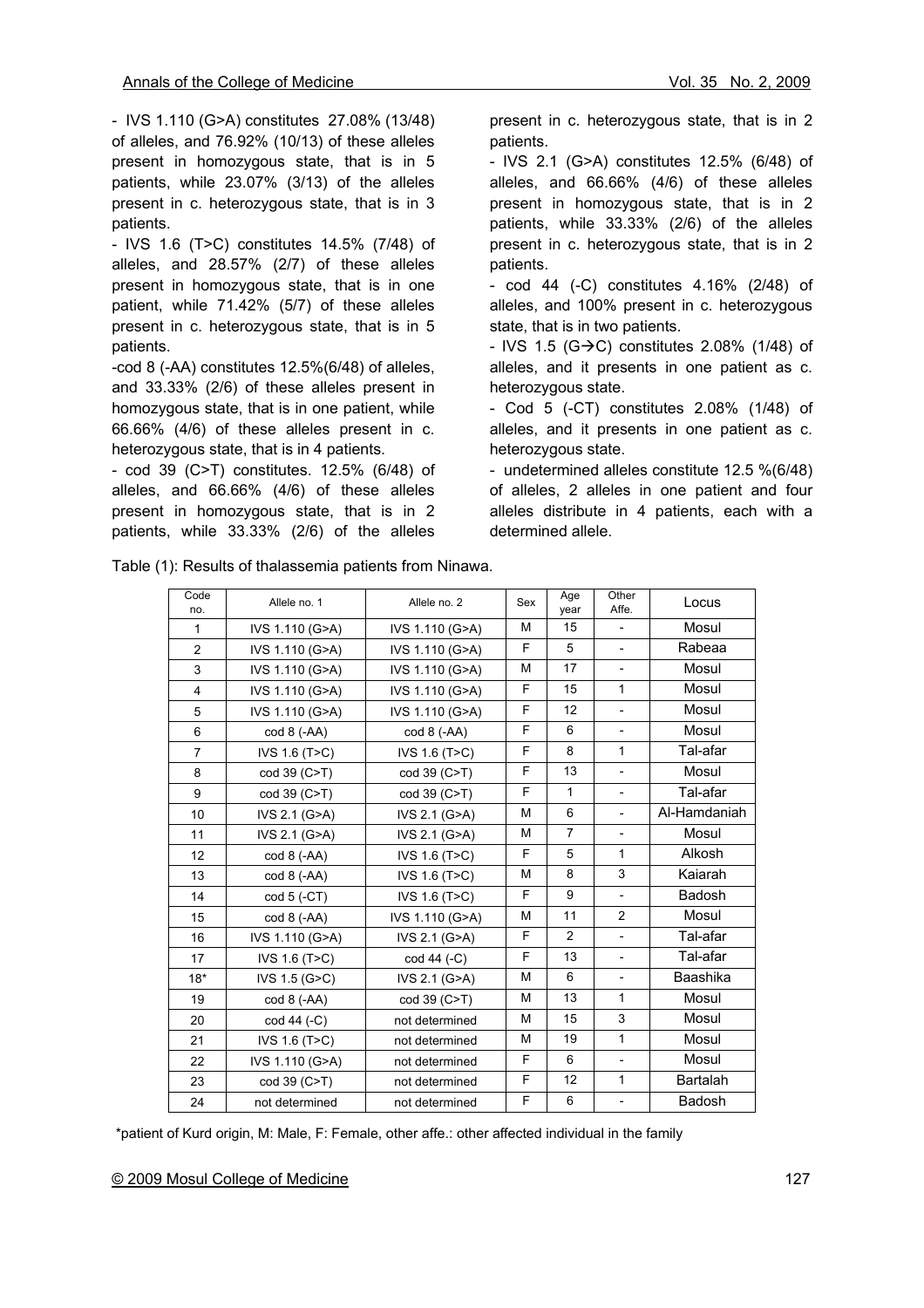Table (2): Types of mutations, number of alleles and their frequency.

| Mutation                    | Number of<br>alleles | Mutation % |  |
|-----------------------------|----------------------|------------|--|
| IVS 1.110 (G>A)             | 13                   | 27.08      |  |
| IVS 1.6 (T>C)               | 7                    | 14.5       |  |
| cod 8 (-AA)                 | 6                    | 12.5       |  |
| cod 39 (C>T)                | 6                    | 12.5       |  |
| IVS 2.1 (G>A)               | 6                    | 12.5       |  |
| cod 44 (-C)                 | 2                    | 4.16       |  |
| IVS 1.5 (G $\rightarrow$ C) | 1                    | 2.08       |  |
| Cod 5 (-CT)                 | 1                    | 2.08       |  |
| Not determined              | 6                    | 12.5       |  |
|                             | 48                   | 99.90      |  |

### **Discussion**

In this study eight β-thalassemic mutations have been characterized in patients from Ninawa governorate. The patients included, were from different towns in the governorate. figure (1). This is the first study that delineates the β-thalassemic mutations in Ninawa governorate.

 The eight mutations which have been characterized in the studied group determined that the main β-thalassemia mutations in Ninawa are of Mediterranean origin; with few mutations were of Kurdish and Asian Indian origins; The mutations, IVS 1.110 (G>A), IVS 1.6 (T>C), cod 8 (-AA), cod 39 (C>T), IVS 2.1 (G>A), and cod 5 (-CT) are included in the Spectrum of β-thalassemia mutations in Mediterranean peoples  $(18-21)$  and these mutations constitutes 81.2% of all types of mutations in the studied group.

 The mutation cod 44 (-C), a Kurdish mutation  $(18)$  constitutes only 4.16% while the Asian Indian mutation IVS 1.5 (G>C)  $(18)$  constitutes 2.08% of all mutations (table 2).

 The undetermined alleles constitute 12.5%, so we would expect that other mutations to βthalassemia exist in this region. Beside that, this percentage of undetermined alleles was, also expected, as, such percentage was obtained in the surrounding areas; the undetermined alleles in Duhok was 11.5%, in Syria 12.8%, in Turkey 9.5% and in Iran 19.1%  $(16)$ . Direct DNA sequencing is one of the methods which can be used for determining such rare mutations  $(3)$ .

 Ninawa is one of the largest governorates in Iraq and although the Arabs form the main ethnic group, many other ethnic groups are present as Kurds, Turks and Ashour. The intermarriages and interrelations between these groups explains the relatively large number of mutation types determined in the studied group, as well as explaining the 12.5% of alleles which are still undetermined.

 On the other hand, we tried to make the studied group representative for the state of beta-thalassemia alleles in Ninawa, with the patients included being from many towns around the center (Mosul), (figure 1 and table 1).

 All the mutations characterized in this study have been previously described in other populations: The mutation IVS 1.110 (G>A) (create new splice site) is the most common cause of beta-thalassemia in Mediterranean countries, especially eastern Mediterranean region, but reaches lower frequencies in countries around the Arabian Gulf  $(22,23)$ .

 The IVS 1.6 (T>C) (consensus change mutation) was originally found in a Portuguese patient and subsequently in Greek Cypriots. It presents with relatively high frequency in most Mediterranean Arab Countries. Typically the clinical course of patients with this mutation is mild in nature (22,23)

 The mutation cod 8 (-AA) (frameshift mutation) was originally detected in a Turkish patient<sup>(22)</sup> and it is the commonest mutation in Azerbaijan  $(24)$ , but it is of low frequency in countries around Iraq and in Arab countries except Saudi Arabia, where it reaches 10%  $(23)$ 

 The mutation cod 39 (C>T) (nonsense mutation) has been found in Sardinia, Greece and Turkey and it was found in all Arab Countries, but with highest frequencies in Western Arab Countries such as Tunisia, Algeria and Morocco<sup>(22,23,25,26)</sup>

 The mutation IVS 2.1 (G>A) (splice junction mutation) has been found in Mediterranean peoples (Greece, Italian and Tunisian) and recorded in most of the Arab countries with high frequency in north Jordan (20%) and it is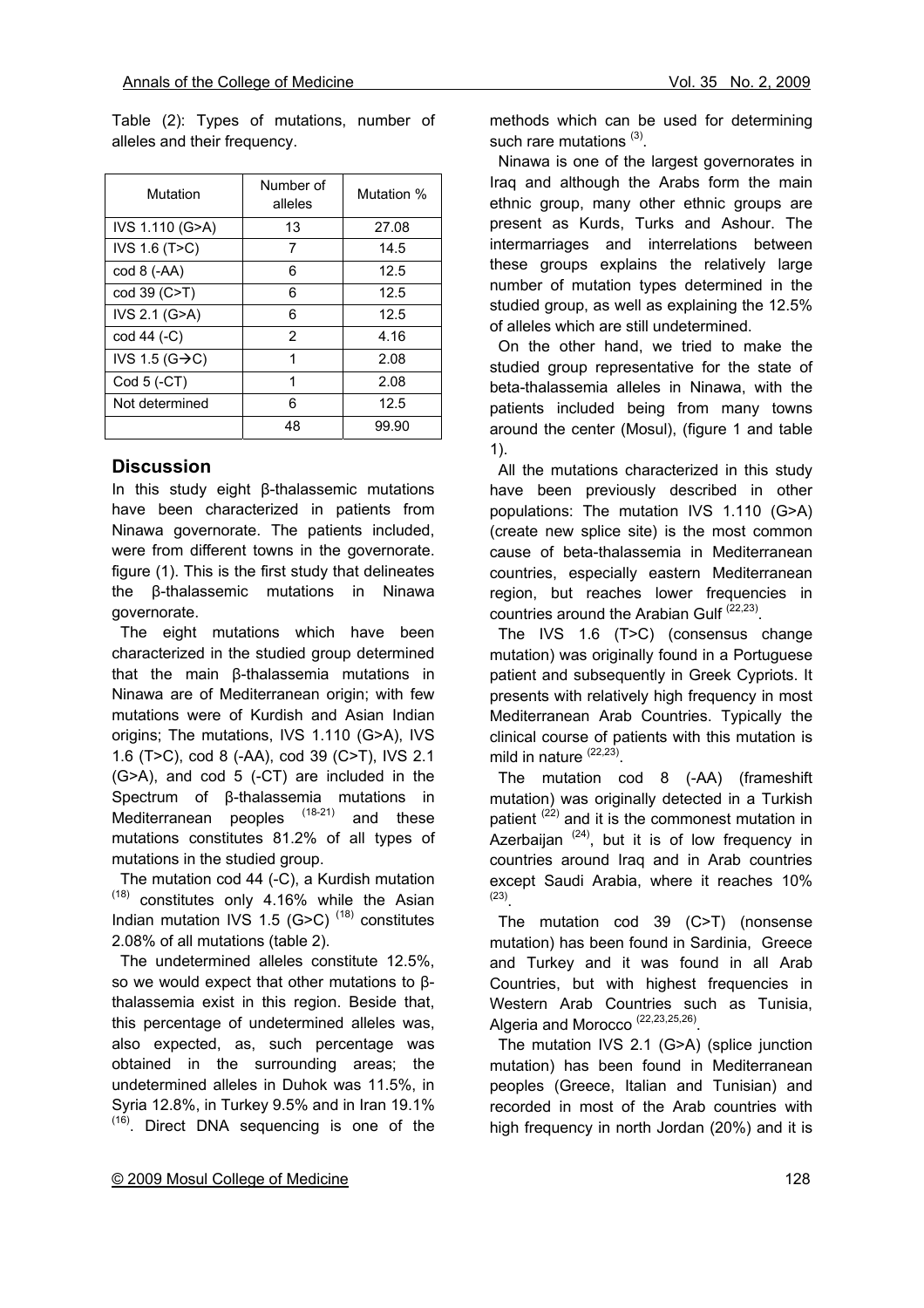the most common mutation in Kuwait and Iran  $(18,23)$ 

 The cod 44 (-C) (frameshift mutation) is a mutation of Kurdish origin, but it was detected in the countries of Arab peninsula  $(23)$ .

 The cod 5 (-CT) (frameshift mutation) is a Mediterranean mutation, and it was found in all Arab Mediterranean Countries except Algeria  $(23)$ 

 The IVS 1.5 (G>C) (consensus change mutation) is interesting because it was previously found in Chinese and Asian Indian populations, with its occurrence also in the Mediterranean region  $(23)$ .

 In this study, the results showed that the mutation IVS 110 (G>A) is the most common mutation in thalassemic patients in Ninawa governorate, a finding similar to that obtained in the surrounding countries (Turkey, Syria, Jordan and Saudi Arabia) in which, this mutation constitutes the most common

mutation; beside that the three most common mutations are similar in Ninawa and Turkey (table 3).

 Such finding can be explained by the following:

First: The overwhelming dominance of Ottoman Empire on Iraq in the past and for nearly four centuries had led to intermarriages and admixtures between Arabs and Turks especially in Ninawa (Nineveh), resulting in mutations in this governorate showing a high degree of similarity with the mutations in Turkey.

Second: The patients included in this study were of Arab origin (except one patient who was of Kurdish origin); while the majority of people in Syria, Jordan, and Saudi Arabia, are, also of Arab origin and some people in these countries are related to the same tribes or they have association through intermarriages or migration of residence.



Figure (1): Shows the cities of Ninawa governorate, from which the patients were included in the study in addition to the center (Mosul).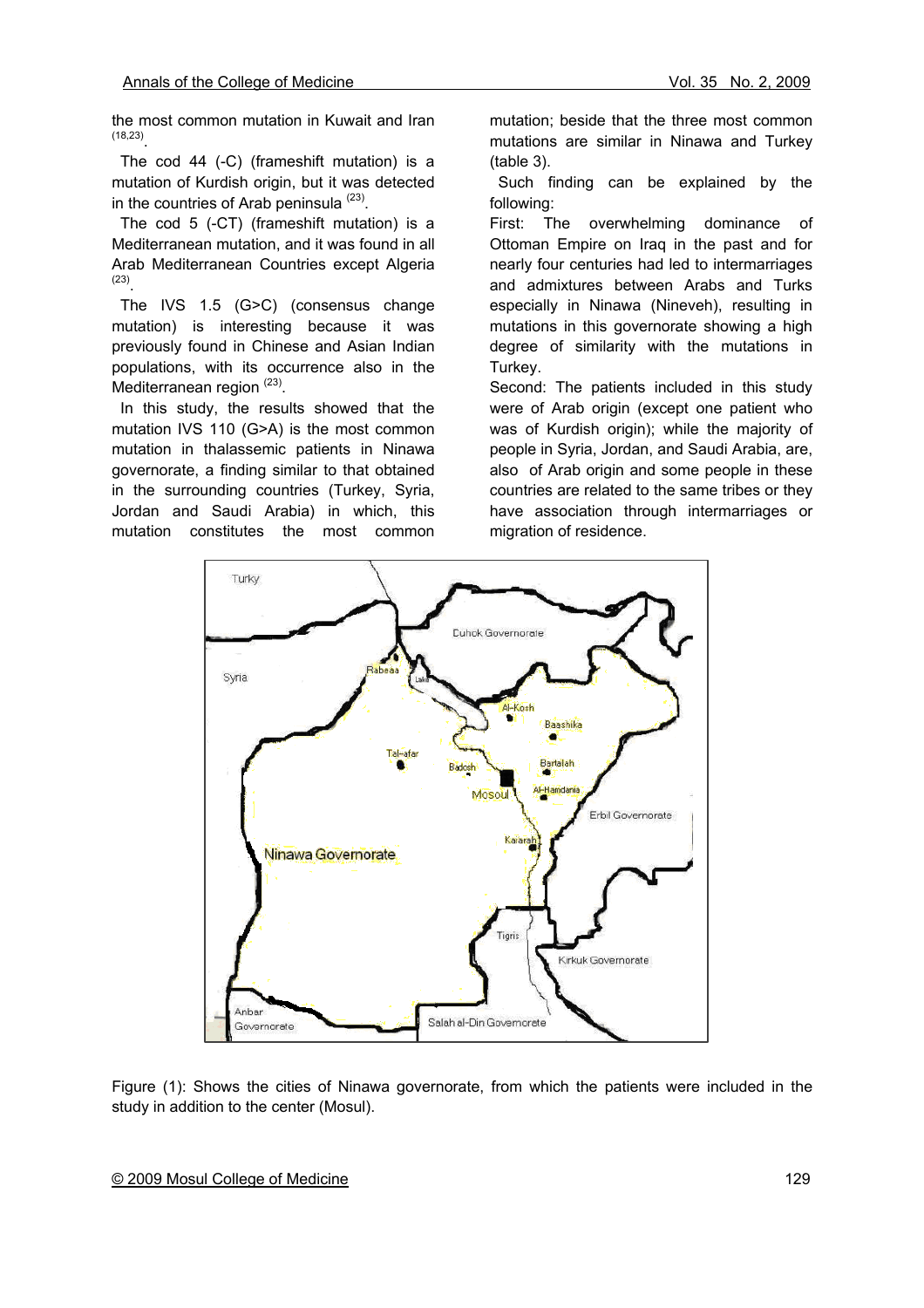| Ninawa           | Turkey           | Syria            | Jordan           | Saudi Arabia     |
|------------------|------------------|------------------|------------------|------------------|
| <b>IVS 1.110</b> | <b>IVS 1.110</b> | <b>IVS 1.110</b> | <b>IVS 1.110</b> | <b>IVS 1.110</b> |
| (27%)            | $(41.4\%)$       | (24%)            | (25%)            | (22%)            |
| <b>IVS 1.6</b>   | <b>IVS 1.6</b>   | <b>IVS1.1</b>    | <b>IVS 2.1</b>   | cod 39           |
| (14.5%)          | $(10.6\%)$       | (17%)            | (15%)            | (20%)            |
| cod 8            | cod 8            | cod 5            | <b>IVS 2.745</b> | <b>IVS 2.1</b>   |
| (12.5%)          | $(5.7\%)$        | $(8.5\%)$        | $(14.2\%)$       | (15%)            |
| cod 39           | <b>IVS 1.1</b>   | cod 39           | <b>IVS 1.1</b>   | <b>IVS 1-25</b>  |
| (12.5%)          | $(5.3\%)$        | $(6.4\%)$        | $(10.0\%)$       | (14%)            |
| <b>IVS 2.1</b>   | <b>IVS 2.1</b>   | <b>IVS 2.1</b>   | <b>IVS 1.5</b>   | cod 8            |
| (12.5%)          | $(4.9\%)$        | (4%)             | $(5.5\%)$        | (10%)            |

Table (3): Shows the frequency of the mutations in Ninawa and surrounding countries ordered according to their frequency.

 On the other hand, the results showed difference between the most common mutation in Ninawa and the eastern surrounding area that is Duhok and Iran in which the most common mutation is IVS 2.1  $(G>A)$ <sup> $(16)$ </sup>; in Duhok this mutation followed by the Kurdish mutation cod 44 which was relatively uncommon in Ninawa (table 4).

 Such difference can be explained by the difference in the origin of the people, where the people in Duhok and north Iran are of Kurd origin.

 The main difference between the results of this study and what was obtained in the surrounding areas is the absence of the mutation IVS 1.1 which was detected in all areas around Ninawa {in Syria 17%, Jordan 10%, Saudi Arabia 7%, Kuwait 7.3%, Iran 2.9% and in Turkey 5.3%  $(12,23,16)$ , and this difference can be explained, partly, by the small size of the sample.

 This study demonostrated that 45.83% of patients have homozygous alleles and as the consanguineous marriages within certain ethnic communities having a high incidence of beta-thalassemia have led to an increase in homozygous patients within that particular community $^{(22)}$ , so we expect that consanguineous marriage is responsible for such figure of homozygosity.

 This study demonstrated another problem, which is the continuous birth of affected children in the same family; the results of this study showed that 37.5% of families in the studied group have more than one affected child, so initiation of a preventive program for beta-thalassemia is a cornerstone in the management of this disease.

 Many experiences confirm that the best way for the management of thalassemias is through the introduction of a preventive program which includes population screening, genetic counseling, prenatal diagnosis and options of termination of affected pregnancies. This was demonstrated in Cyprus, Greece and many countries worldwide. The characterization of the common betathalassemia mutation in specific community is perquisite for such program (3, 18, 22, 27-29).

 So characterization of the common mutations carried out in this study will provide a sound foundation on which to base a preventive program for thalassemia in Ninawa governorate, and, also, these findings will facilitate the improvement of medical services such as carrier screening, genetic counseling and prenatal diagnosis.

 The relatively high frequency (45% of patients) of homozygous alleles obtained in this study can be explained by the consanguineous marriages in our communities.

#### © 2009 Mosul College of Medicine 130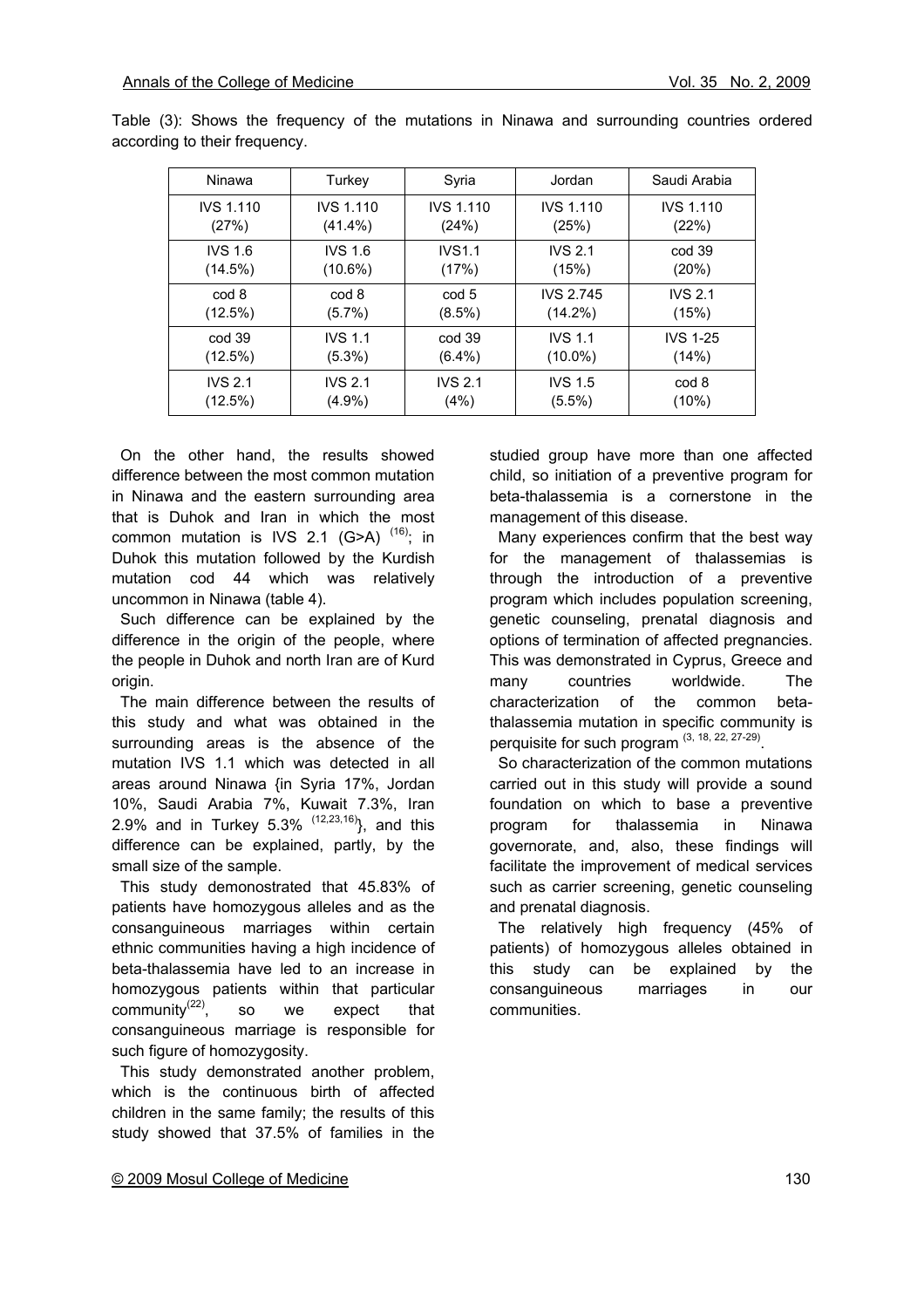Table (4): Shows the frequency of the mutations in Ninawa and Duhok and Iran ordered according to their frequency.

| Duhok          | Iran              | Ninawa           |
|----------------|-------------------|------------------|
| <b>IVS 2.1</b> | <b>IVS 2.1</b>    | <b>IVS 1.110</b> |
| (18.3%)        | $(33.9\%)$        | (27%)            |
| cod 44         | <b>IVS 1.5</b>    | <b>IVS 1.6</b>   |
| (12.5%)        | $(7.6\%)$         | (14.5%)          |
| cod 5          | $\text{cod } 8/9$ | cod 8            |
| $(10.6\%)$     | $(4.8\%)$         | (12.5%)          |
| cod 39         | <b>IVS 1.110</b>  | cod 39           |
| $(8.7\%)$      | $(4.8\%)$         | (12.5%)          |
| <b>IVS 1.1</b> | cod 8             | <b>IVS 2.1</b>   |
| $(8.7\%)$      | $(4.5\%)$         | (12.5%)          |

### **Conclusions**

- 1. Eight β-globin alleles causing β-thalassemia syndrome in Ninawa governorate were characterized; most of these mutations are of Mediterranean type.
- 2. The frequency of these mutations was as follow:

IVS 1.110 (G>A) (27.08%), IVS 1.6 (T>C) (14.5%), cod 8 (-AA) (12.5%), cod 39 (C>T) (12.5%), IVS 2.1 (G>A) (12.5%), cod 44 (-C)  $(4.16\%)$ , IVS  $1.5(G\rightarrow C)(2.08\%)$  and Cod 5(-CT) (2.08%).

3. More than 1/3 of the families have more than one affected sibling.

### **Acknowledgment**

- I very much appreciate with gratitude the help of the Children Welfare Teaching Hospital-Baghdad and to the Italian institution (Servizio di Genetica-IRCCS-TRISTE) and especially to the researcher DOTT. (Dr.) Marcello Morgutti, for their great efforts to aid me to complete a vital stage of this multistage thesis.

### **References**

- 1. Hoffbrand A.V., Catovsky D., Tuddenham E. Postgraduate Haematology  $3<sup>rd</sup>$  ed. Blackwell Publishing, Oxford. 2005; 85- 103.
- 2. Higgs D.R. Gene Regulation in Hematopoiesis: New Lessons from Thalassemia. Hematology 2004; 1: 1-13.
- 3. Thong M., Tan J.A., Tan K. L. et al. Characterization of β-globin Gene Mutations in Malaysian Children: a Strategy for the Control of β-Thalssemia in a Developing Country. J. Trop. Ped. 2005; 51(6): 328-333.
- 4. Thein S.L., Hesketh C., Wallace R.B. et al. The molecular basis of thalassemia major and thalassemia intermedia in Asian Indians: application to prenatal Br. J. of haemat. 1988; 70: 225-231.
- 5. Ho W.L, Lin K.H, Wang J.D. et al. Financial burden of national health insurance for treating patients with transfusion-dependent thalassemia in Taiwan. Bone Marrow Transplantation 2006; 37:569-574.
- 6. Karnon J., Zeuner D., Brown J. et al. Lifetime treatment costs of ß-thalassemia major. Clinical and Laboratory Haematology 1999; 21: 377-385.
- 7. Stamatoyannopoulos G., Nienhuis A.W., Majerus P.W. et al. The Molecular Basis of Blood Disease. 2<sup>nd</sup> ed. W.B. Saunder Company, Philadelephia. 1994; 157-205.
- 8. Saxena R., Jain P.K., Thomas E. et al. Prenatal Diagnosis of ß-thalassemia: experience in a developing country. Prenatal Diagnosis 1998; 18: 1-7.
- 9. Baig S.M., Azhar A., Hassan H. et al. Prenatal diagnosis of ß-thalassemia in Southern Punjab, Pakistan. Prenatal Diagnosis 2006; 26: 903-905.
- 10. El-Harith E.A. and Al-Shahri A. Identification and clinical presentation of ßthalassemia mutations in the eastern region of Saudi Arabia. J Med Genet 1999; 36: 936-937.
- 11. Kyriacou K., Al Quobaili F., Pavlou E. et al. Molecular characterization of betathalassemia in Syria. Hemoglobin 2000; 24(1):1-13.
- 12. Sadiq M.F., Eigel A., Horst J. Spectrum of beta-thalassemia in Jordan: identification of two novel mutations. Am. J. Hematol. 2001; 68(1):16-22.
- 13. Adekile A., Haider M., Kutlar F. et al. Mutations associated with betathalassemia intermedia in Kuwait. Med Princ Pract 2005; 14: 69-72.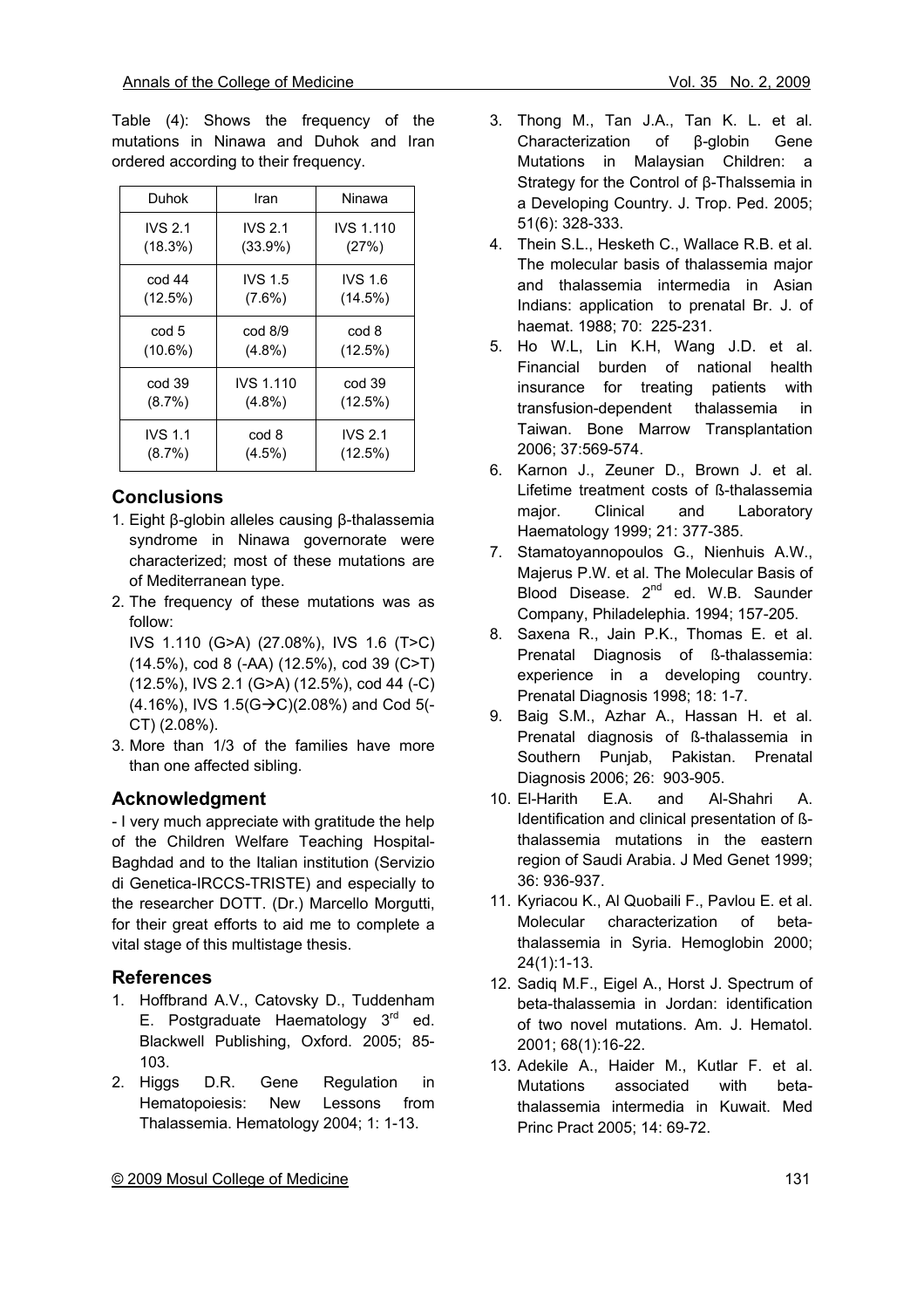- 14. Basak A.N. The molecular pathology of beta-thalassemia in Turkey: The Bogazici University experience. Hemoglobin 2007; 31: 233-241.
- 15. Derakshsandeh-peykar P., Akhavan-Niaki H., Tamaddoni A. et al. Distribution of beta-thalassemia mutations in the northern provinces of Iran. Hemoglobin 2007; 31: 351-356.
- 16. Al-Allawi N.A.S., Jubrael J.M.S., Hughson M. Molecular Characterization of β-Thalassemia in the Dohuk Region of Iraq. Hemoglobin 2006; 30(4):479-486.
- 17. Promega Technical Manual: Wizard Genomic DNA Purification Kit (A1120, A1123, A1125 AND A1620) USA 2005.
- 18. Kazazian H.H., Boehm C.D. Molecular Basis and Prenatal Diagnosis of β-Thalassemia. Blood 1988; 72: 1107- 1116.
- 19. Fortina P., Dotti G., Conant R. et al. Detection of the most common mutations causing beta-thalassemia in Mediterranean's using a multiplex amplification refractory mutation system (MARMS). PCR Methods Appl 1992; 2(2): 163-166.
- 20. Maggio A., Giambona A., Cai S.P. et al. Rapid and simultaneous typing of hemoglobin S, hemoglobin C, and seven Mediterranean beta-thalassemia mutations by covalent reverse dot-blot analysis: application to prenatal diagnosis in Sicily. Blood 1993; 81(1): 239-242.
- 21. Lee G.R., Foesrster J., Leukens J. et al. Wintrobe's Clinical Hematology-  $10<sup>th</sup>$  ed., Williams and Wilkins, Philadelphia 1999; 1: 1061-1102.
- 22. Chehab F.F., Kaloustian V., Khouri F.P. et al. The Molecular Basis of β-Thalassemia in Lebanon: Application to Prenatal Diagnosis. Blood 1987; 69: 1141-1145.
- 23. Zahid L. The spectrum of β-thalassemia mutations in the Arab populations. Journal of Biomedicine and Biotechnology 2001; 1(3): 129-132.
- 24. Curuk M.A., Yuregir G.T., Asadov C.D. et al. Molecular characterization of betathalassemia in Azerbaijan. Hum Genet 1992; 90(4): 417-419.
- 25. Fattoum S., Messaoud T., and Bibi A. Molecular basis of beta-thalassemia in the population of Tunisia. Hemoglobin 2004; 28(3): 177-187.
- 26. Lemsaddek W., Picanco I., Seuanes F. et al. The beta-thalassemia mutation /haplotype distribution in the Moroccan population. Hemoglobin 2004; 28(1): 25- 37.
- 27. Yavarian M., Harteveld C.L., Batelaan D. et al. Molecular spectrum of betathalassemia in the Iranian Province of Hormozgan. Hemoglobin 2001; 25(1):35- 43.
- 28. Karimi M., Yarmohammadi H., Farjadian S. et al. Beta-thalassemia intermedia from southern Iran:IVS-II-1  $(G\rightarrow A)$  is the prevalent thalassemia intermedia allele. Hemoglobin 2002; 26(2):147-154.
- 29. Bashyam M.D., Bashyam L., Savithri G.R. et al. Molecular genetic analyses of betathalassemia in South India reveals rare mutations in the beta-globin gene. J Hum Genet. 2004; 49(8): 408-413.